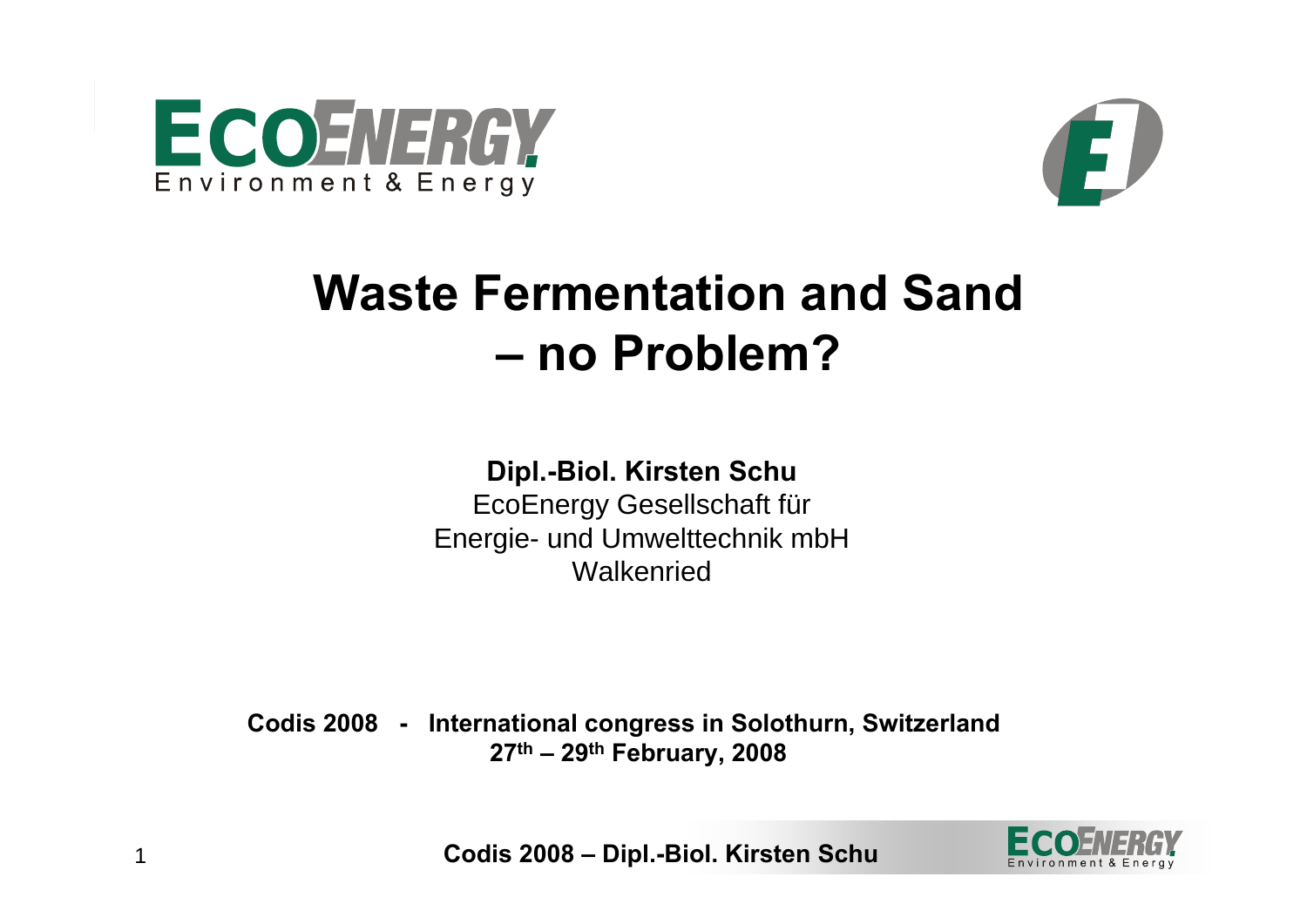### **Outline**

- **1. Anaerobic digestion of OFMSW**
- **2. New Demands on Biomass Treatment**
- **3. Mechanical Treatment**
	- •**Pre-treatment**
	- • **Contraries Removal**
		- •**Dry Anaerobic Digestion**
		- $\bullet$ **Wet Anaerobic Digestion**
		- •**Wash Processes**
- **4. Progress in Wet Mechanical Treatment**

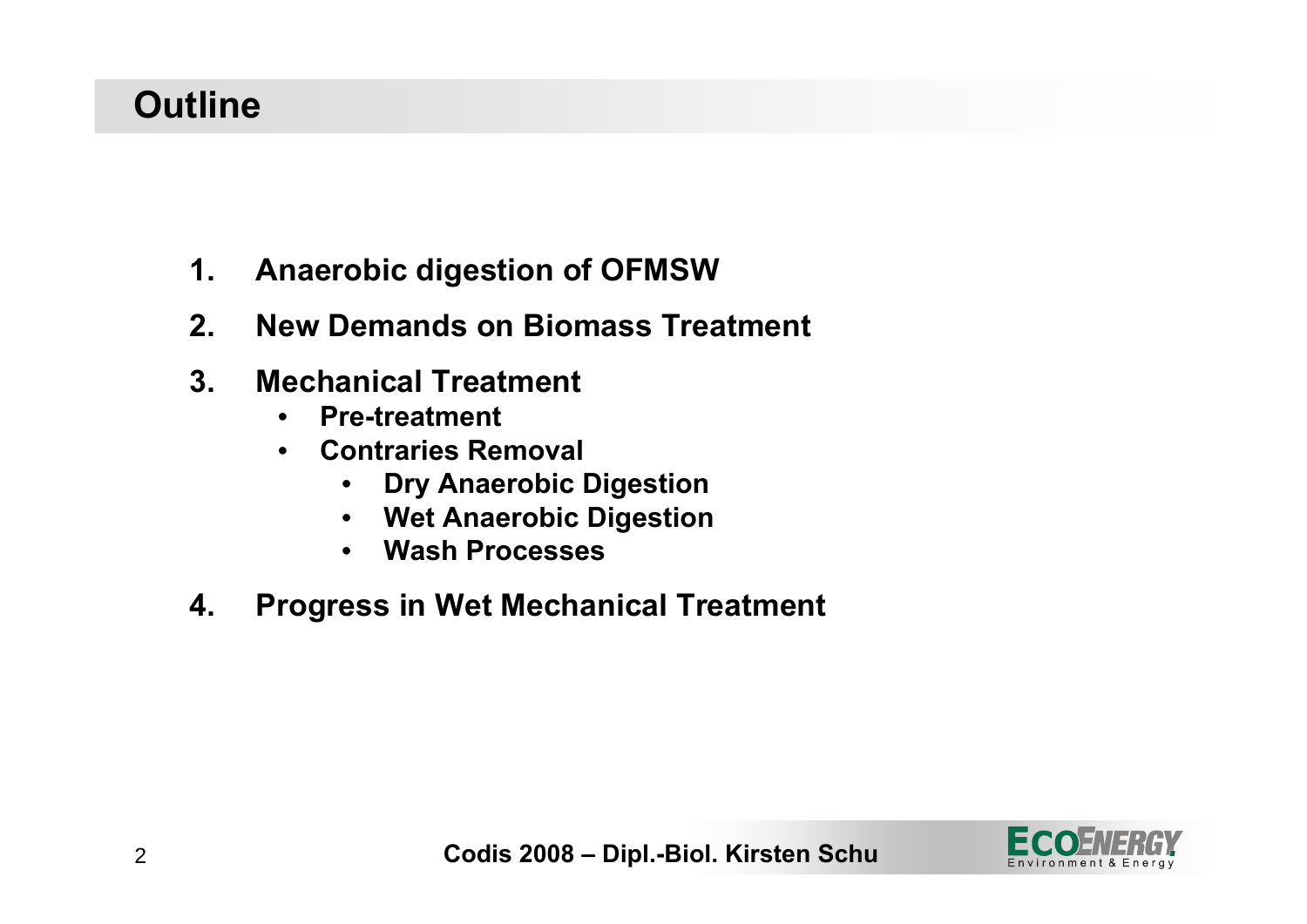### **Anaerobic Digestion of OFMSW**

**Anaerobic Digestion has been widely implemented over the past 20 years alongside composting. Substrates range from sewage sludge to OFMSW.**

| 1920 | <b>Sewage Sludge</b>                                       |
|------|------------------------------------------------------------|
| 1975 | Manure                                                     |
| 1985 | Organic<br><b>Industrial Waste</b><br><b>Co-Fermentate</b> |
| 1990 | <b>Biowaste</b>                                            |
| 1995 | OFMSW                                                      |

**Technical requirements for plant equipment increase with the proportion of "contraries" such as glass, stones, sand and plastics:**

**Function:**

Removal of contraries for protection of equipment

**Status quo:** Frequent plant downtime in Anaerobic Digestion of OFMSW



## **ANALYSIS OF STATUS QUO**

### **"***Problems can never be solved by thinking the same way they were raised." - Albert Einstein -*

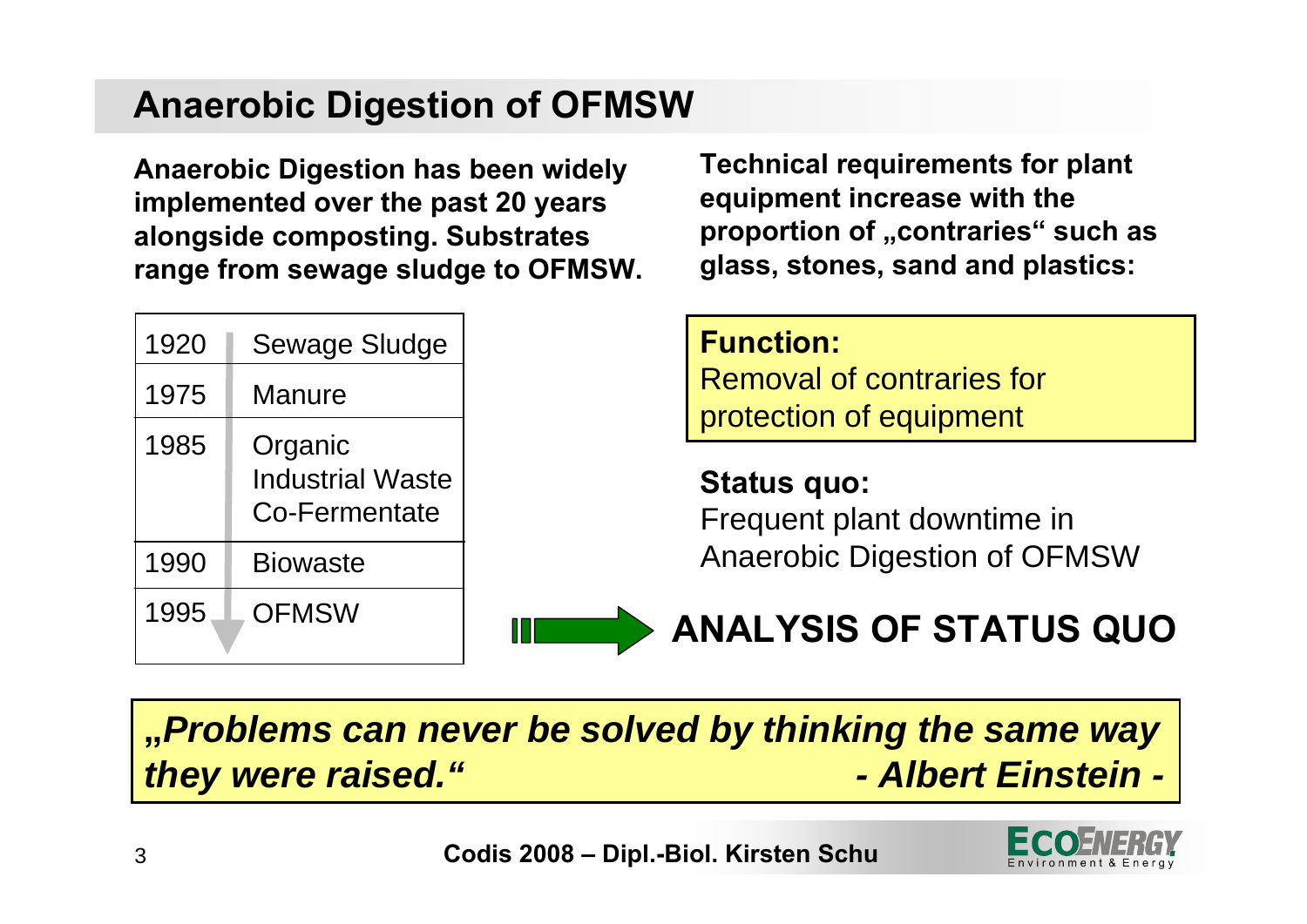### **New Demands on Biomass Treatment**

#### **Energy Efficiency**

- $\bullet$ Optimizing of total energy efficiency instead of maximum biogas yield
- $\bullet$ Only the wet, particle free, anaerobic digestible fraction to Fermentation
- $\bullet$ Dry organic fractions into Waste-to-Energy or Recycling

**no Incineration of Manure – no Fermentation of Wood**

#### **Waste Management**

•Priority of Recycling over energy recovery



Pollutants are incorporated into organic matter by Biological Treatment, result is low product quality: Compost, Biomass-to-Energy, RDF, Fiber-Recycling, plastics, wood

 $\bullet$ Reduction of salt by washing and maximum mechanical dewatering instead of drying

**no Biological Treatment of utilizable organics** 

#### **Emissions**

- •Minimum odor emissions for public acceptance
- • Minimum CO **<sup>2</sup>**-emissions: Minimizing energy consumption and unused energy from composting

*II* **Composting** is not technology of choice

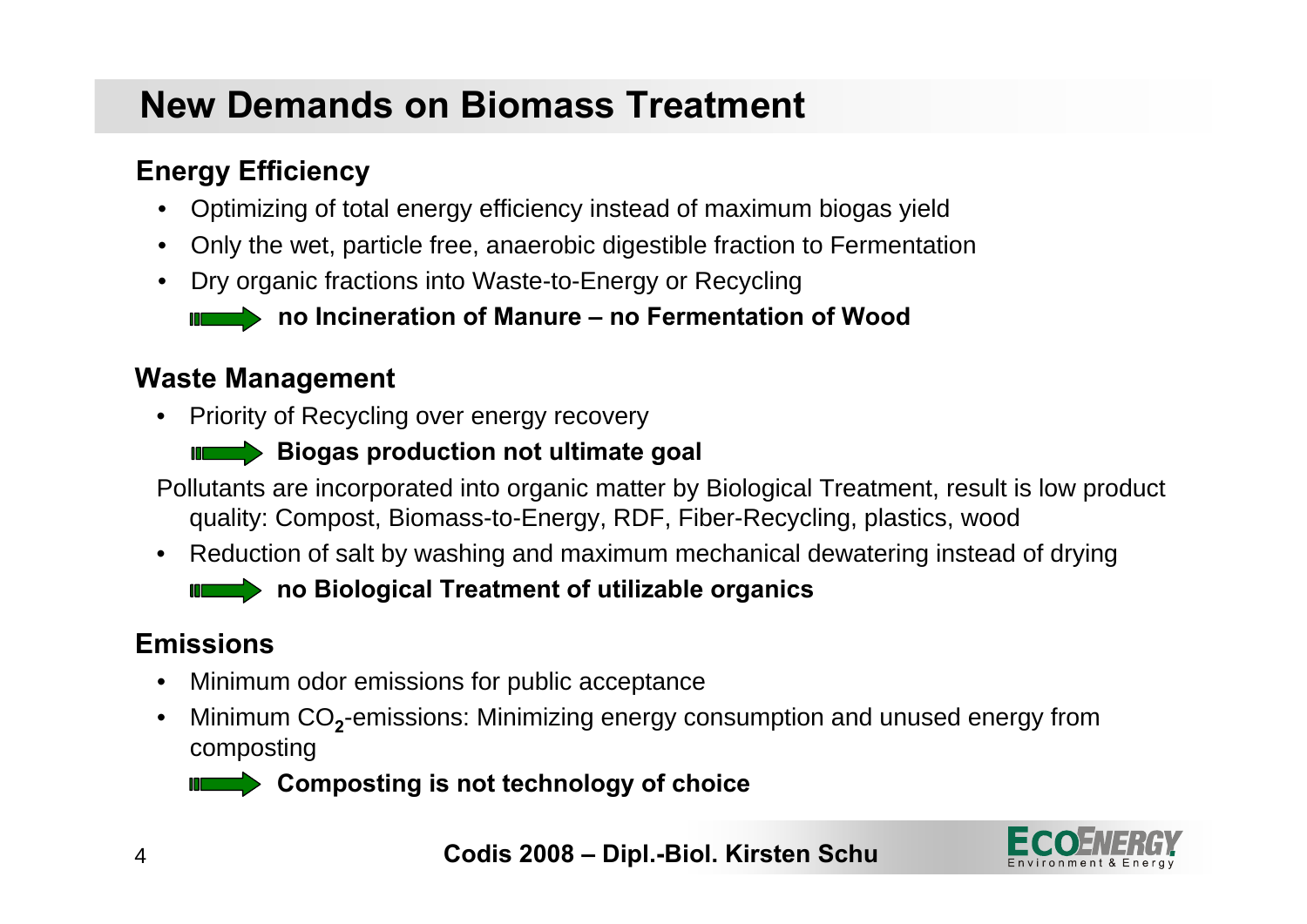### **Mechanical Treatment**  ⇒ **AD-Technologys**

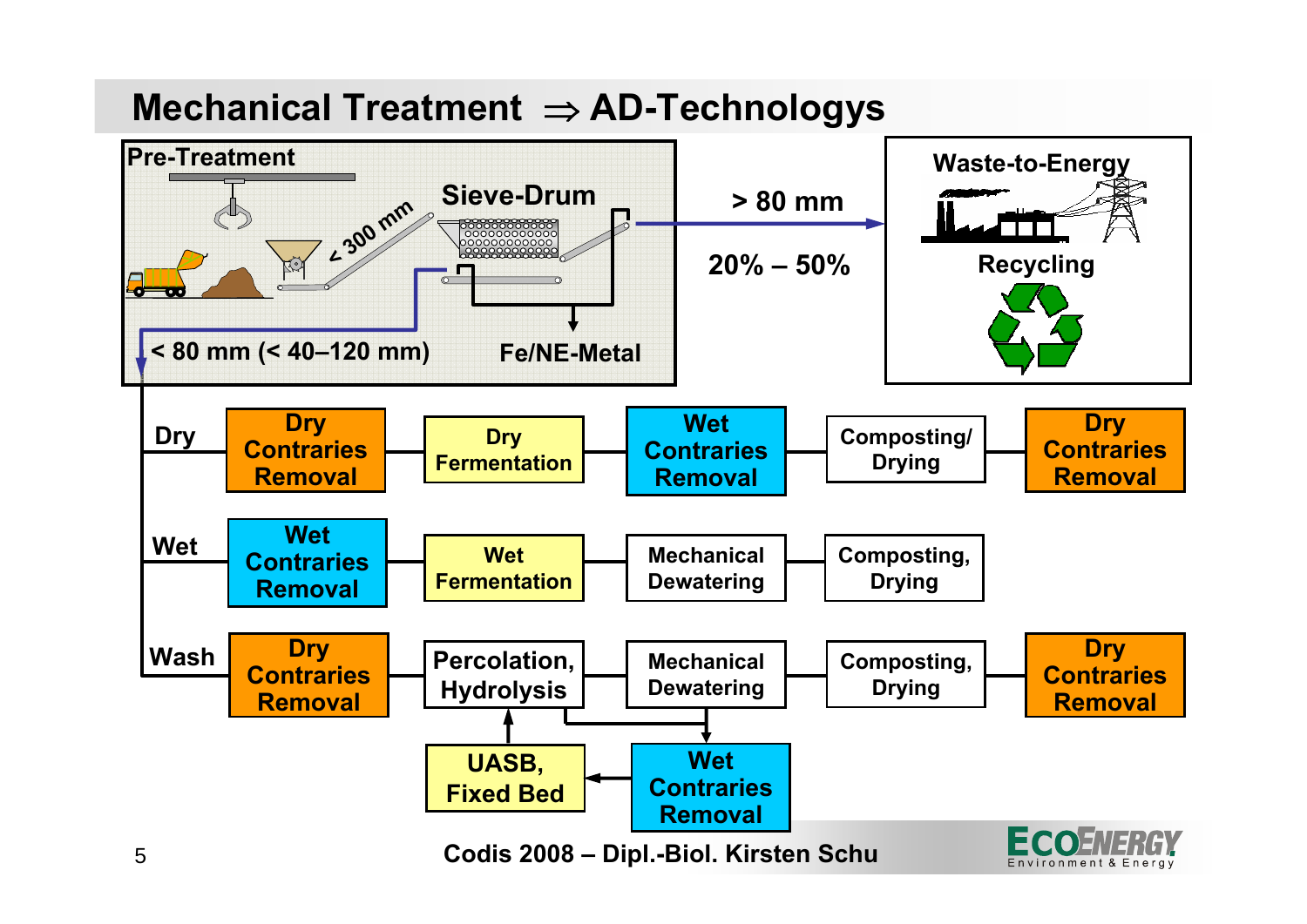### **Contraries Removal for Dry Anaerobic Digestion**

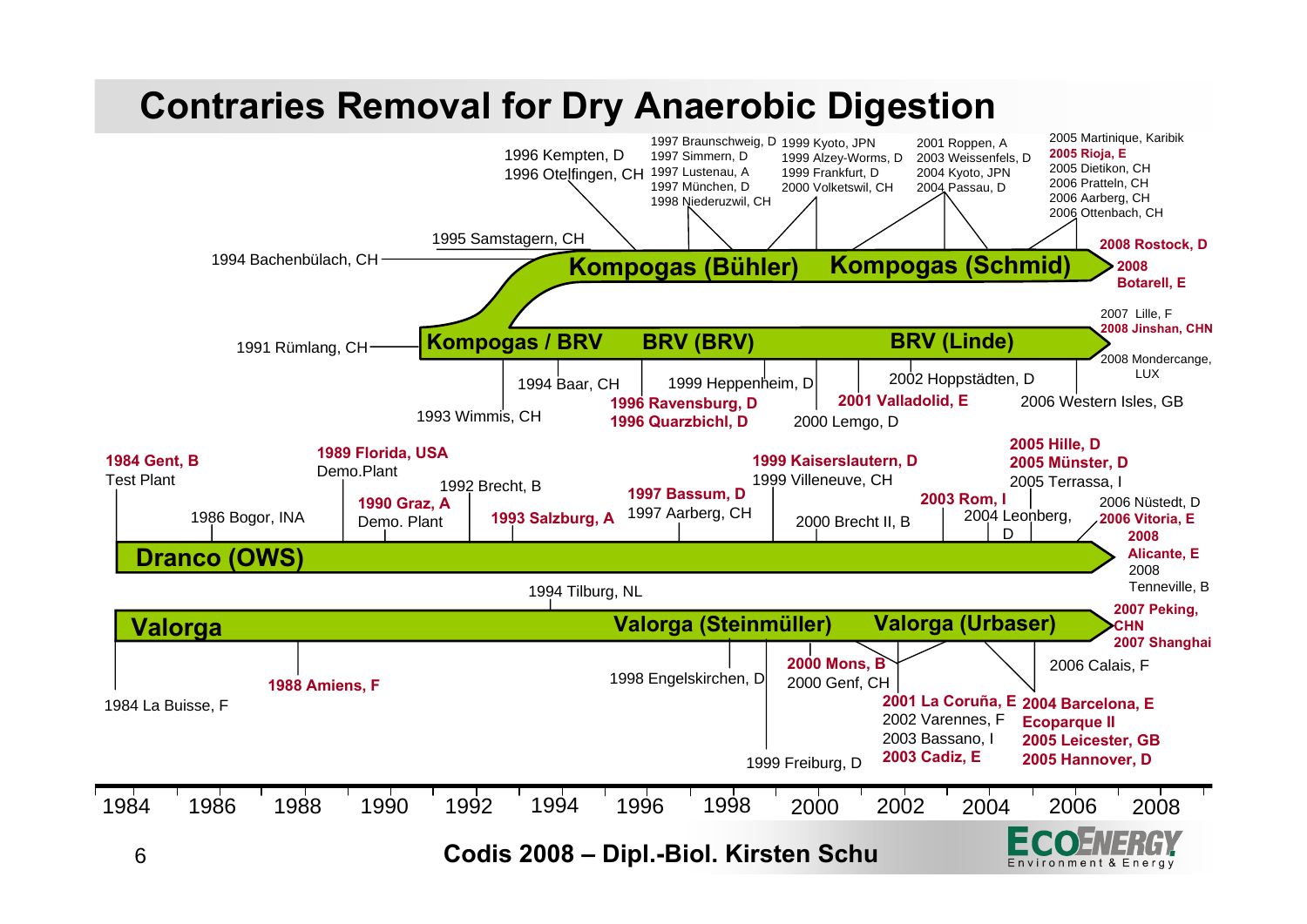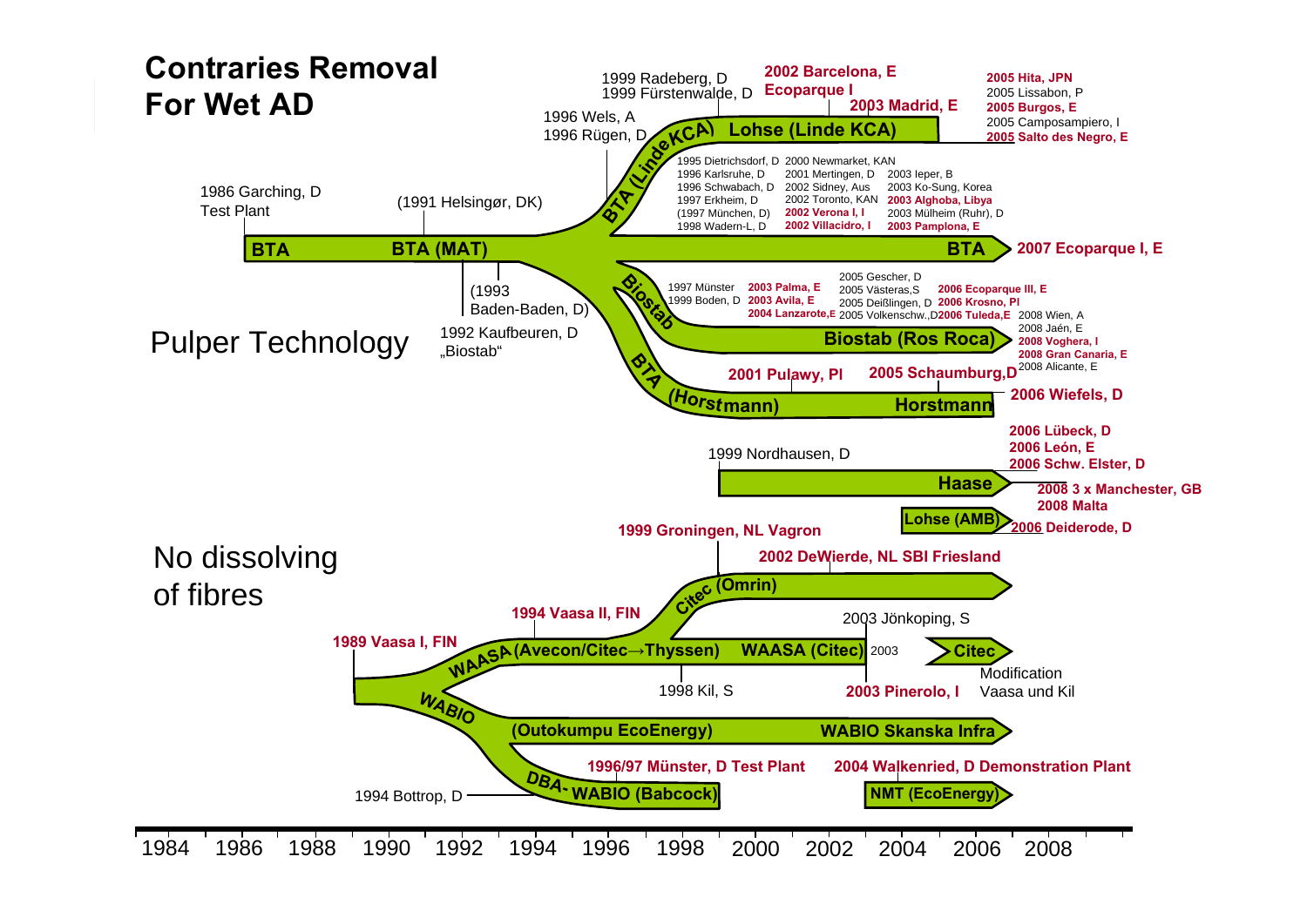### **Wet Contraries Removal for Wet-Fermentation**



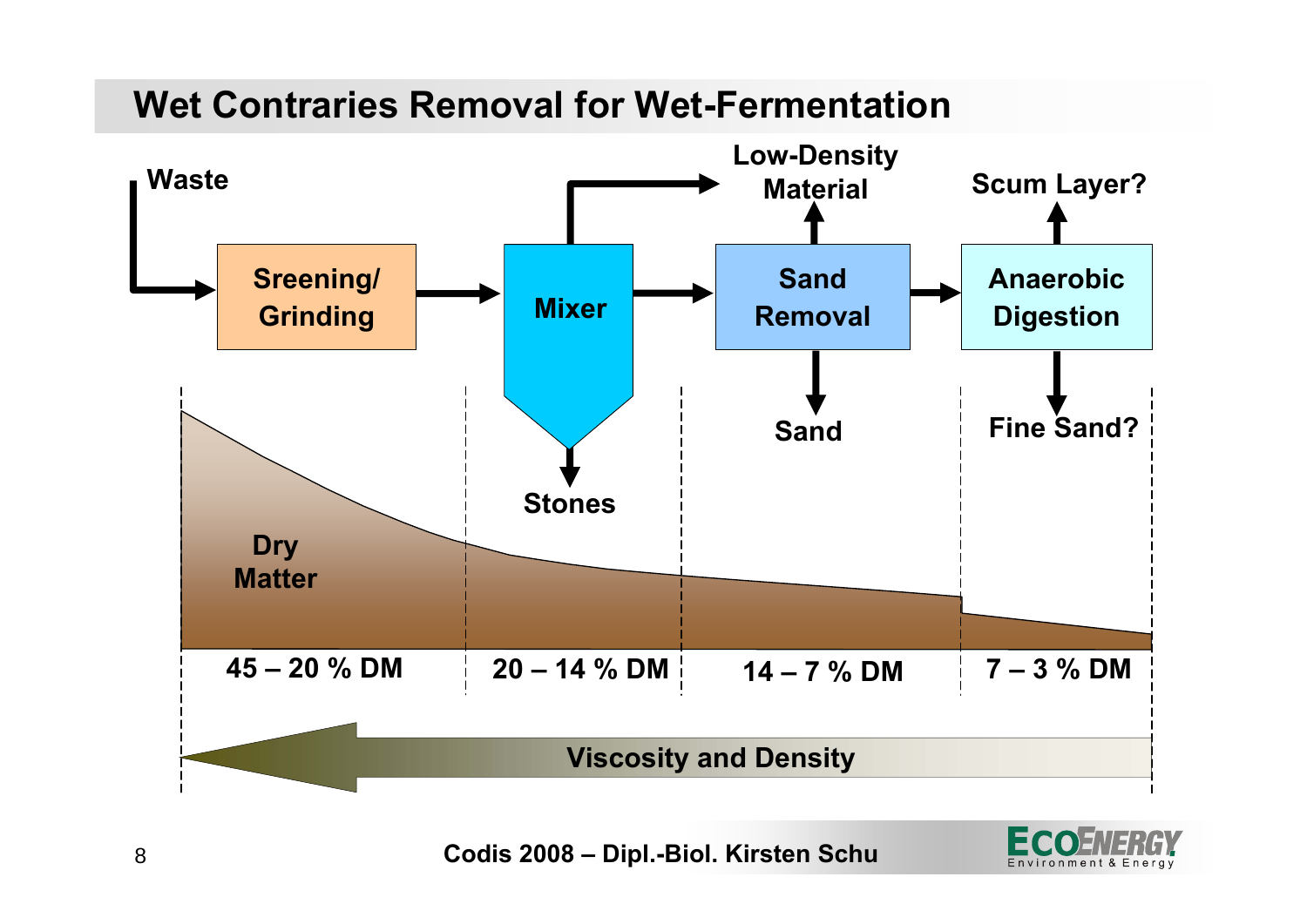#### **Percolation – Washing / Pressing**

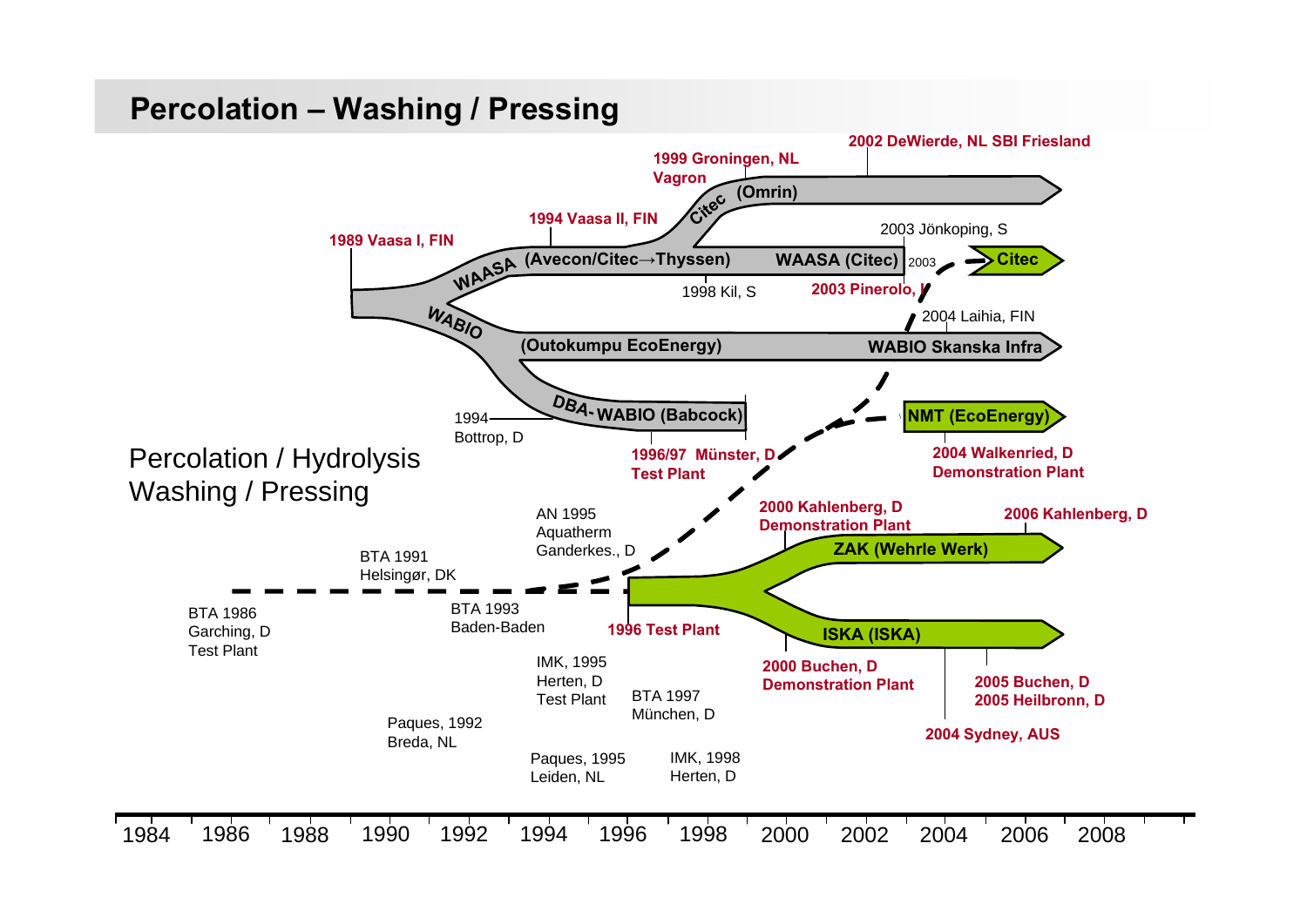#### **Washing Processes - Examples**



Environment & Energy

10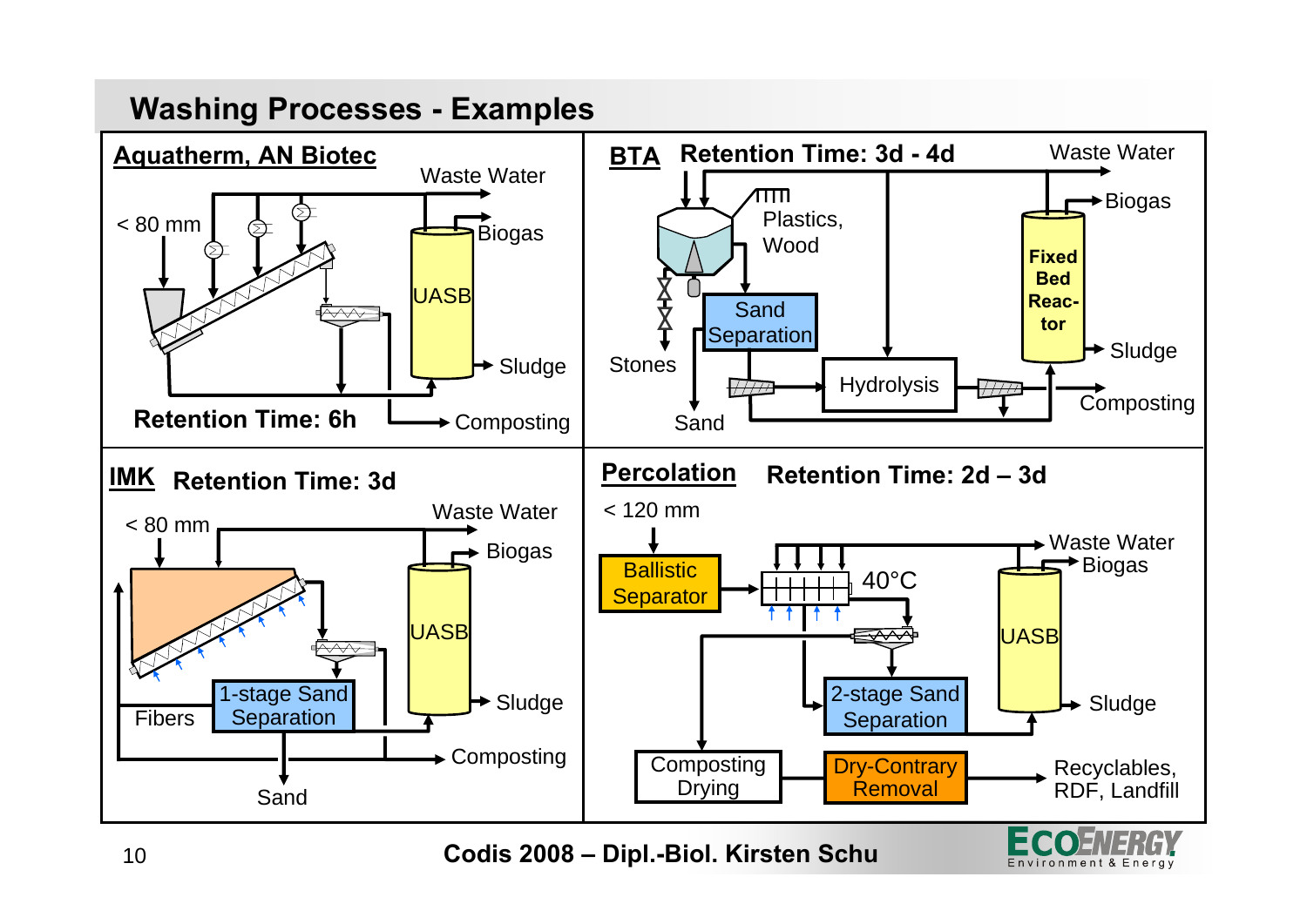#### **NMT Process - EcoEnergy**



**Codis 2008 – Dipl.-Biol. Kirsten Schu**

Environment & Energy